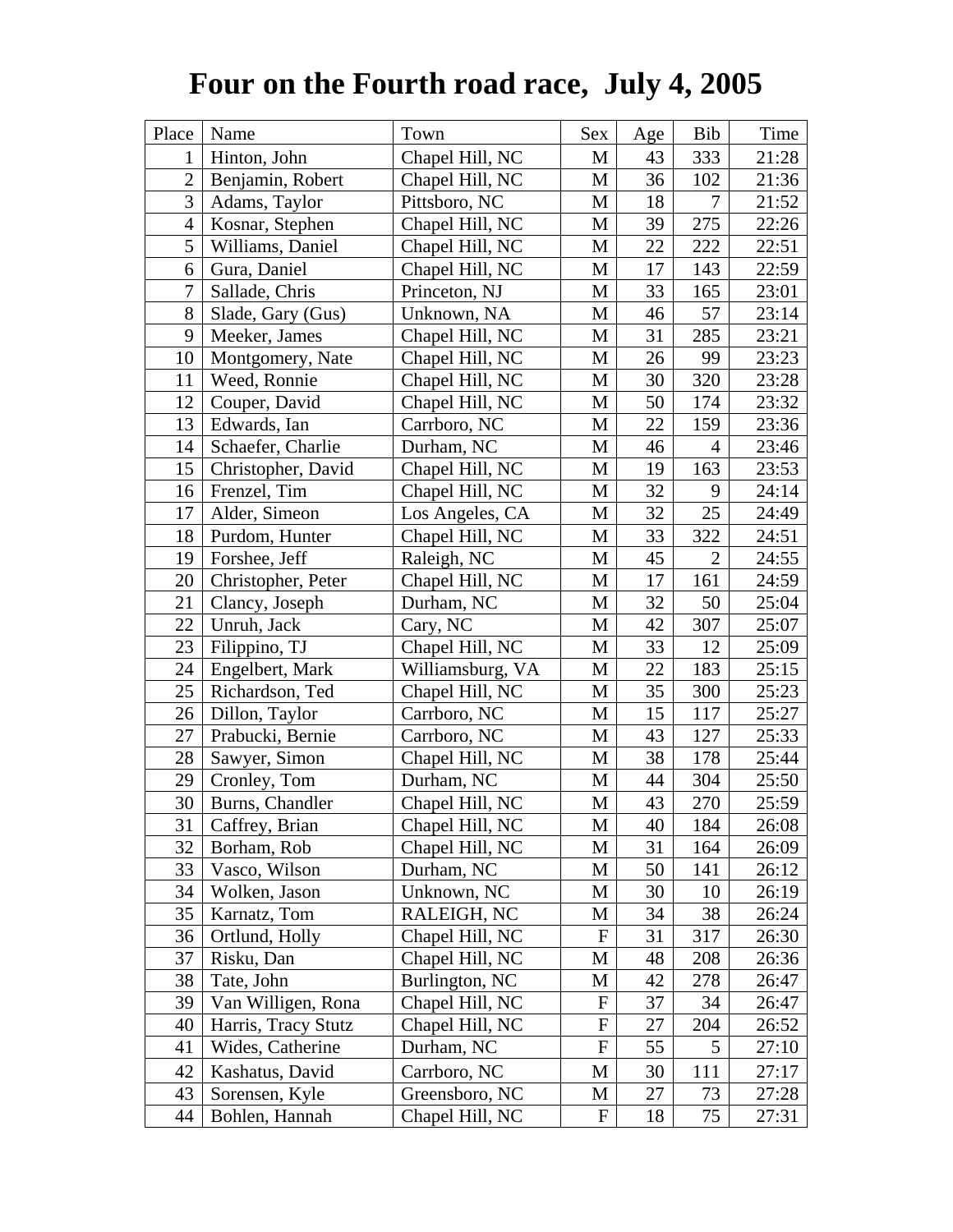| Place | Name                  | Town              | Sex                       | Age | Bib | Time  |
|-------|-----------------------|-------------------|---------------------------|-----|-----|-------|
| 45    | Chrest, David         | CARY, NC          | M                         | 35  | 236 | 27:36 |
| 46    | Heinold, Jeremy       | <b>GRAHAM, NC</b> | M                         | 25  | 279 | 27:38 |
| 47    | Taylor, Curt          | Unknown, NA       | M                         | 41  | 318 | 27:45 |
| 48    | Brady, David          | Durham, NC        | M                         | 43  | 319 | 27:48 |
| 49    | Leone, Peter          | Chapel Hill, NC   | M                         | 47  | 160 | 27:48 |
| 50    | Goss, Charles         | Chapel Hill, NC   | M                         | 42  | 124 | 27:49 |
| 51    | Martin, Jim           | Chapel Hill, NC   | M                         | 33  | 315 | 27:49 |
| 52    | Lewis, Jim            | Chapel Hill, NC   | M                         | 38  | 331 | 27:50 |
| 53    | Bloom, Paul           | Durham, NC        | M                         | 58  | 314 | 27:57 |
| 54    | Valentine, Jennifer   | Chapel Hill, NC   | F                         | 23  | 266 | 27:58 |
| 55    | Ahmad, Umar           | Chapel Hill, NC   | $\mathbf M$               | 18  | 294 | 27:58 |
| 56    | Woodman, Daryl        | Morrisville, NC   | М                         | 34  | 140 | 28:14 |
| 57    | McLaughlin, Chris     | Durham, NC        | M                         | 35  | 312 | 28:15 |
| 58    | Superak, Hillary      | Carrboro, NC      | ${\bf F}$                 | 18  | 19  | 28:16 |
| 59    | Zachariah, Kohn       | Chapel Hill, NC   | M                         | 29  | 20  | 28:17 |
| 60    | Gleason, Kathleen in  | Chapel Hill, NC   | ${\bf F}$                 | 41  | 138 | 28:23 |
| 61    | Noah, Terry           | Carrboro, NC      | M                         | 45  | 105 | 28:27 |
| 62    | Callanon, Robert      | Chapel Hill, NC   | M                         | 40  | 309 | 28:29 |
| 63    | Melville, Gregg       | Chapel Hill, NC   | M                         | 43  | 82  | 28:33 |
| 64    | Gilbert, Craig        | Durham, NC        | M                         | 45  | 123 | 28:33 |
| 65    | Justus, Elizabeth     | Carrboro, NC      | ${\bf F}$                 | 27  | 332 | 28:34 |
| 66    | Grob-Fitzgibbon,      | Durham, NC        | M                         | 25  | 98  | 28:35 |
| 67    | Lux, Annie            | Carrboro, NC      | $\boldsymbol{\mathrm{F}}$ | 24  | 32  | 28:42 |
| 68    | Retsch-Bogart, George | Chapel Hill, NC   | $\mathbf M$               | 52  | 53  | 28:47 |
| 69    | Horne, Meredith       | Chapel Hill, NC   | ${\bf F}$                 | 29  | 190 | 28:49 |
| 70    | Galloway, Gary        | Chapel Hill, NC   | M                         | 33  | 186 | 28:51 |
| 71    | Bergland, John        | Apex, NC          | M                         | 21  | 76  | 28:51 |
| 72    | Pohnert, Steven       | Durham, NC        | M                         | 35  | 115 | 29:00 |
| 73    | Pratt, Angela         | Raleigh, NC       | ${\bf F}$                 | 28  | 152 | 29:03 |
| 74    | Maitland, Steven      | Chapel Hill, NC   | $\mathbf M$               | 41  | 136 | 29:03 |
| 75    | Jolles, Erik          | Durham, NC        | M                         | 35  | 281 | 29:06 |
| 76    | Ellinger, James       | Chapel Hill, NC   | M                         | 23  | 126 | 29:06 |
| 77    | Merrihew, Raymond     | Chapel Hill, NC   | М                         | 36  | 56  | 29:07 |
| 78    | Trabert, Thomas       | Chapel Hill, NC   | M                         | 47  | 93  | 29:09 |
| 79    | Levin, Mel            | Raleigh, NC       | М                         | 57  | 148 | 29:16 |
| 80    | Loy, Tom              | <b>GRAHAM, NC</b> | M                         | 47  | 207 | 29:20 |
| 81    | Gura, Katherine       | Chapel Hill, NC   | $\mathbf F$               | 17  | 144 | 29:22 |
| 82    | Akos, Pat             | Durham, NC        | M                         | 34  | 69  | 29:22 |
| 83    | Lohnes, John          | Durham, NC        | М                         | 49  | 302 | 29:23 |
| 84    | Galla, Stephen        | Chapel Hill, NC   | M                         | 37  | 223 | 29:35 |
| 85    | Bloom, Kerry          | Chapel Hill, NC   | М                         | 51  | 146 | 29:36 |
| 86    | Litner, Steven        | Chapel Hill, NC   | М                         | 24  | 170 | 29:37 |
| 87    | Slydel, Chris         | Chapel Hill, NC   | M                         | 43  | 262 | 29:41 |
| 88    | Schiefer, Elizabeth   | Asheville, NC     | $\mathbf F$               | 21  | 239 | 29:42 |
| 89    | Bloom, Shelly         | Durham, NC        | F                         | 52  | 313 | 29:42 |
| 90    | Hotelling, Jim        | Chapel Hill, NC   | M                         | 58  | 213 | 29:43 |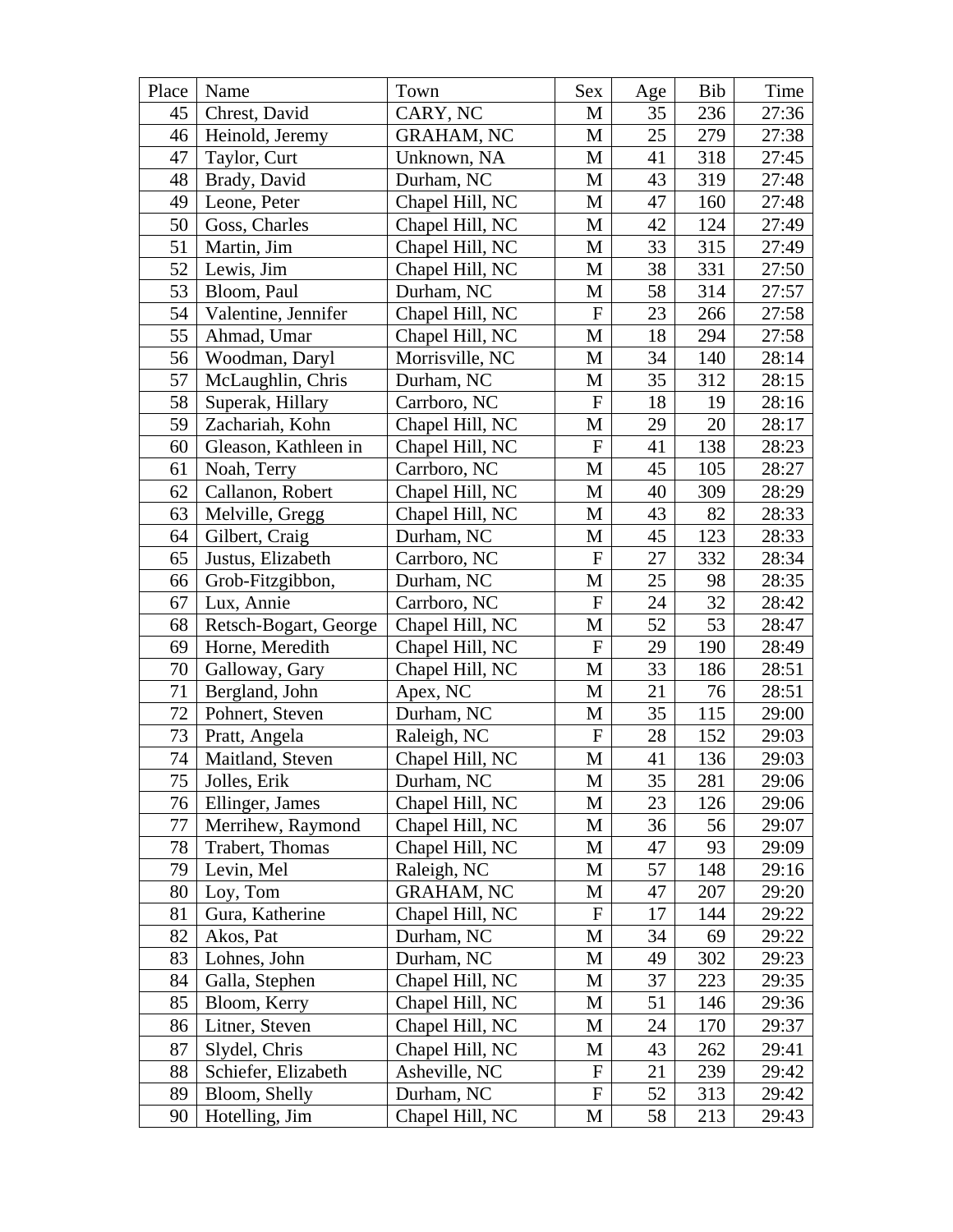| Place | Name              | Town            | Sex                       | Age | Bib  | Time  |
|-------|-------------------|-----------------|---------------------------|-----|------|-------|
| 91    | Stewart, Alyssa   | Durham, NC      | $\mathbf{F}$              | 17  | 290n | 29:49 |
| 92    | Bushley, Abigail  | Chapel Hill, NC | ${\bf F}$                 | 34  | 297  | 29:50 |
| 93    | Haudlon, Tony     | Durham, NC      | M                         | 42  | 276  | 30:09 |
| 94    | Shinnick, Joseph  | Chapel Hill, NC | M                         | 42  | 45   | 30:14 |
| 95    | Huber, Andy       | Chapel Hill, NC | M                         | 55  | 37   | 30:16 |
| 96    | Davis, Stephen    | Durham, NC      | M                         | 52  | 206  | 30:23 |
| 97    | Westbrook, Tony   | Mebane, NC      | M                         | 37  | 49   | 30:23 |
| 98    | Danner, Jeff      | Chapel Hill, NC | M                         | 39  | 292  | 30:24 |
| 99    | Timmons, Deborah  | Snow Camp, NC   | ${\bf F}$                 | 37  | 280  | 30:30 |
| 100   | Duncan, Liza      | Chapel Hill, NC | $\boldsymbol{F}$          | 18  | 257  | 30:31 |
| 101   | Gonzalez, Jorge   | Chapel Hill, NC | $\mathbf M$               | 32  | 107  | 30:33 |
| 102   | Fuentes, Ernesto  | Carrboro, NC    | M                         | 38  | 131  | 30:34 |
| 103   | Shears, Stephen   | Chapel Hill, NC | M                         | 51  | 283  | 30:35 |
| 104   | Roberts, Sarah    | Chapel Hill, NC | ${\bf F}$                 | 25  | 35   | 30:41 |
| 105   | Rountree, Sage    | Chapel Hill, NC | ${\bf F}$                 | 32  | 78   | 30:43 |
| 106   | Gross, Darryl     | Chapel Hill, NC | M                         | 34  | 142  | 30:43 |
| 107   | Pedersen, Emily   | Chapel Hill, NC | ${\bf F}$                 | 26  | 113  | 30:48 |
| 108   | Ivins, Sally      | Carrboro, NC    | $\boldsymbol{\mathrm{F}}$ | 49  | 169  | 30:53 |
| 109   | Young, Randy      | Chapel Hill, NC | M                         | 44  | 79   | 31:01 |
| 110   | Prokopetz, Andrew | Chapel Hill, NC | M                         | 50  | 218  | 31:09 |
| 111   | Slydel, Irene     | Chapel Hill, NC | ${\bf F}$                 | 49  | 261  | 31:11 |
| 112   | Phillips, J.C.    | Chapel Hill, NC | M                         | 51  | 70   | 31:12 |
| 113   | Lucas, Luke       | Chapel Hill, NC | M                         | 58  | 252  | 31:13 |
| 114   | Butler, Susan     | Zebulon, NC     | ${\bf F}$                 | 31  | 36   | 31:17 |
| 115   | Komm, Gail        | Raleigh, NC     | $_{\rm F}$                | 24  | 284  | 31:18 |
| 116   | Davis, Mark       | Chapel Hill, NC | M                         | 43  | 13   | 31:18 |
| 117   | Levin, David      | Chapel Hill, NC | M                         | 35  | 234  | 31:20 |
| 118   | Velasco, Armando  | Chapel Hill, NC | M                         | 51  | 277  | 31:26 |
| 119   | Finkelstein, Thoa | Chapel Hill, NC | ${\bf F}$                 | 33  | 134  | 31:27 |
| 120   | Baker, Abby       | Chapel Hill, NC | ${\bf F}$                 | 24  | 26   | 31:30 |
| 121   | Spencer, Allison  | Durham, NC      | F                         | 34  | 328  | 31:34 |
| 122   | Spencer, John     | Durham, NC      | M                         | 37  | 327  | 31:35 |
| 123   | Dwyer, Gary       | Chapel Hill, NC | M                         | 45  | 48   | 31:36 |
| 124   | Finkelstein, Eric | Durham, NC      | М                         | 35  | 135  | 31:46 |
| 125   | Williams, Jane    | Chapel Hill, NC | $\mathbf F$               | 15  | 291  | 31:48 |
| 126   | Hast, Katie       | Durham, NC      | F                         | 26  | 171  | 31:53 |
| 127   | Jania, Leigh      | Durham, NC      | F                         | 27  | 74   | 31:55 |
| 128   | Blue, Chris       | Chapel Hill, NC | М                         | 37  | 298  | 31:56 |
| 129   | Vasiliauskas, Tom | Chapel Hill, NC | М                         | 33  | 219  | 31:59 |
| 130   | Galloway, Thomas  | Chapel Hill, NC | M                         | 35  | 187  | 32:04 |
| 131   | Hoerger, Tom      | Chapel Hill, NC | М                         | 46  | 175  | 32:13 |
| 132   | Korfas, James     | Chapel Hill, NC | М                         | 38  | 249  | 32:16 |
| 133   | Michelson, Rhonda | Durham, NC      | $\mathbf F$               | 51  | 192  | 32:17 |
| 134   | Gayek, Peter      | Chapel Hill, NC | М                         | 47  | 68   | 32:24 |
| 135   | Larsen, Ken       | Chapel Hill, NC | М                         | 57  | 112  | 32:28 |
| 136   | Smith, Randy      | Chapel Hill, NC | $\mathbf F$               | 37  | 154  | 32:30 |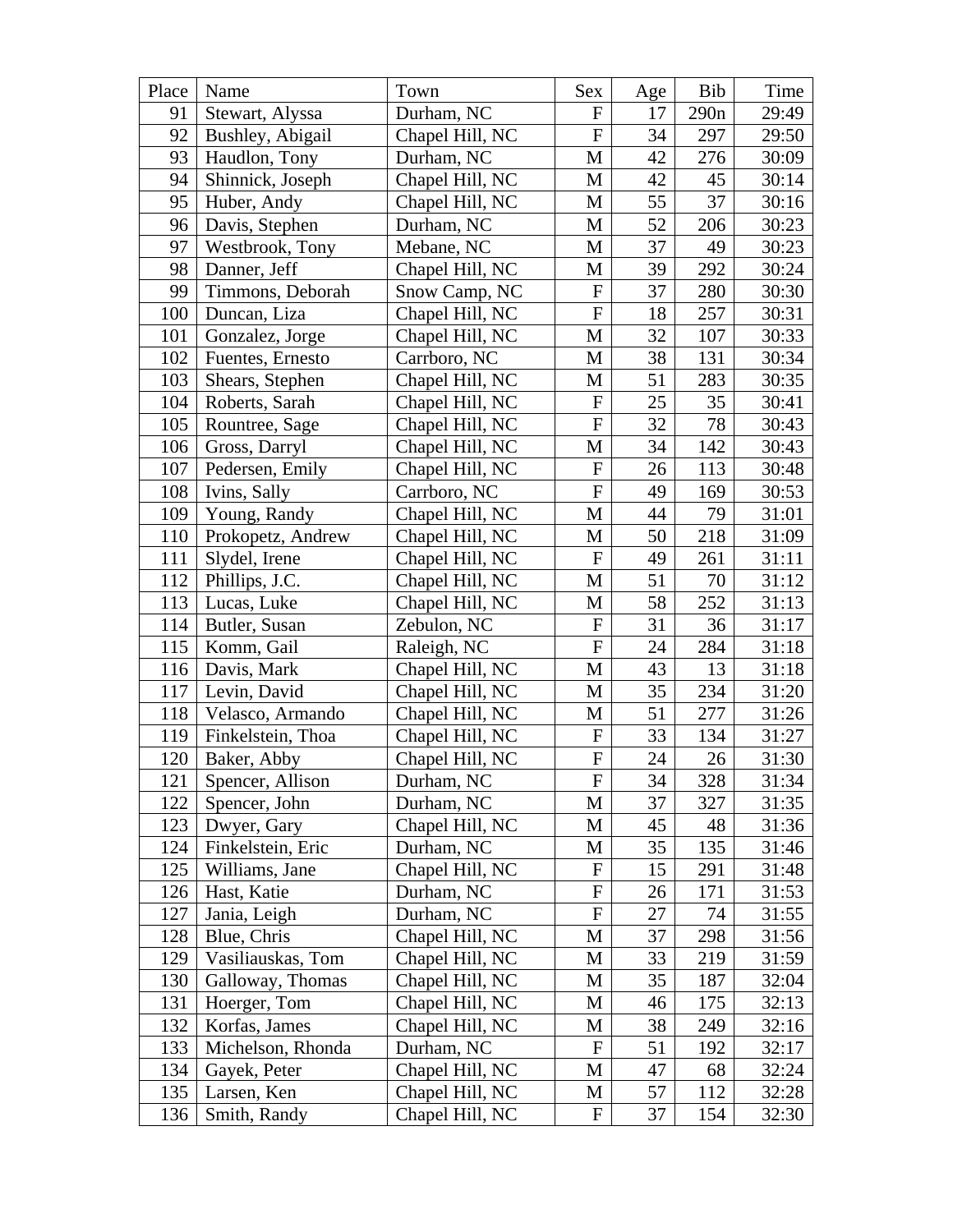| Place | Name              | Town             | Sex                       | Age | Bib | Time  |
|-------|-------------------|------------------|---------------------------|-----|-----|-------|
| 137   | Cogswell, John    | Carrboro, NC     | M                         | 45  | 17  | 32:30 |
| 138   | Olson, Susan      | Chapel Hill, NC  | ${\bf F}$                 | 39  | 260 | 32:31 |
| 139   | Harris, Rich      | Chapel Hill, NC  | M                         | 31  | 205 | 32:42 |
| 140   | Stewart, Bonnie   | Durham, NC       | $\boldsymbol{\mathrm{F}}$ | 50  | 289 | 32:45 |
| 141   | Mayfield, Mollie  | Rougemont, NC    | ${\bf F}$                 | 15  | 40  | 32:52 |
| 142   | Kern, Eric        | Chapel Hill, NC  | M                         | 35  | 179 | 32:55 |
| 143   | Gentry, Holly     | Chapel Hill, NC  | ${\bf F}$                 | 28  | 153 | 32:56 |
| 144   | Soo, Ken          | Durham, NC       | M                         | 47  | 181 | 32:56 |
| 145   | Kurzweil, Kenneth | Durham, NC       | M                         | 25  | 217 | 32:56 |
| 146   | Woodman, Anne     | Morrisville, NC  | $\mathbf F$               | 32  | 139 | 32:57 |
| 147   | Anthony, Don      | Durham, NC       | M                         | 38  | 16  | 33:02 |
| 148   | Mullis, Robin     | Carrboro, NC     | $\boldsymbol{F}$          | 47  | 103 | 33:12 |
| 149   | Mullis, Randy     | Carrboro, NC     | M                         | 45  | 22  | 33:12 |
| 150   | Aernandez, Jaime  | Chapel Hill, NC  | M                         | 48  | 316 | 33:14 |
| 151   | Tyler, Colleen    | Chapel Hill, NC  | $\mathbf F$               | 19  | 254 | 33:21 |
| 152   | Christopher, Bob  | Chapel Hill, NC  | M                         | 55  | 162 | 33:25 |
| 153   | Swasey, Tom       | Chapel Hill, NC  | M                         | 56  | 326 | 33:26 |
| 154   | Rhoads, Donnie    | Durham, NC       | M                         | 32  | 299 | 33:30 |
| 155   | Pursell, Zachary  | Hillsborough, NC | M                         | 29  | 81  | 33:39 |
| 156   | Lipson, Garry     | Pittsboro, NC    | M                         | 55  | 8   | 33:44 |
| 157   | Burnham, Lorraine | Durham, NC       | $\mathbf F$               | 44  | 31  | 33:47 |
| 158   | Supernak, Peter   | Carrboro, NC     | M                         | 48  | 18  | 33:47 |
| 159   | Junker, Ellen     | Carrboro, NC     | $\boldsymbol{F}$          | 46  | 23  | 33:50 |
| 160   | Khoury, Joe       | Chapel Hill, NC  | $\mathbf M$               | 50  | 293 | 33:51 |
| 161   | Cronley, Ginny    | Durham, NC       | ${\bf F}$                 | 16  | 303 | 33:53 |
| 162   | Stout, Matt       | Chapel Hill, NC  | M                         | 45  | 267 | 33:55 |
| 163   | Charles, Pajarita | Chapel Hill, NC  | ${\bf F}$                 | 33  | 24  | 33:58 |
| 164   | Lauterborn, Bob   | Chapel Hill, NC  | M                         | 69  | 211 | 34:01 |
| 165   | Amodei, Joseph    | Chapel Hill, NC  | M                         | 14  | 210 | 34:03 |
| 166   | Ficks, Phil       | Durham, NC       | M                         | 55  | 121 | 34:05 |
| 167   | Balderson, Scott  | Chapel Hill, NC  | M                         | 39  | 132 | 34:06 |
| 168   | Shaffer, Don      | Chapel Hill, NC  | M                         | 49  | 96  | 34:08 |
| 169   | Lee, Ann Marie    | Durham, NC       | $\mathbf F$               | 27  | 216 | 34:12 |
| 170   | Boone, Joan       | Efland, NC       | ${\bf F}$                 | 52  | 120 | 34:14 |
| 171   | Feiereisel, John  | Chapel Hill, NC  | M                         | 39  | 209 | 34:15 |
| 172   | Tyler, Eileen     | Chapel Hill, NC  | $\mathbf F$               | 53  | 253 | 34:21 |
| 173   | Hale, Amanda      | Carrboro, NC     | $\mathbf F$               | 39  | 263 | 34:27 |
| 174   | West, Walter      | Carrboro, NC     | M                         | 58  | 330 | 34:32 |
| 175   | Hatch, Lindsey    | Durham, NC       | $\mathbf F$               | 19  | 287 | 34:35 |
| 176   | Brodish, Paul     | Carrboro, NC     | M                         | 41  | 256 | 34:37 |
| 177   | Helton, Margaret  | Carrboro, NC     | $\mathbf F$               | 44  | 106 | 34:43 |
| 178   | Sutton, David     | Chapel Hill, NC  | M                         | 40  | 150 | 34:45 |
| 179   | Allore, John      | Chapel Hill, NC  | M                         | 41  | 198 | 34:48 |
| 180   | Herbert, Joseph   | Carrboro, NC     | M                         | 52  | 11  | 34:54 |
| 181   | Berkowitz, Lee    | Chapel Hill, NC  | M                         | 53  | 119 | 34:58 |
| 182   | Jolles, Felipe    | Durham, NC       | M                         | 16  | 282 | 35:02 |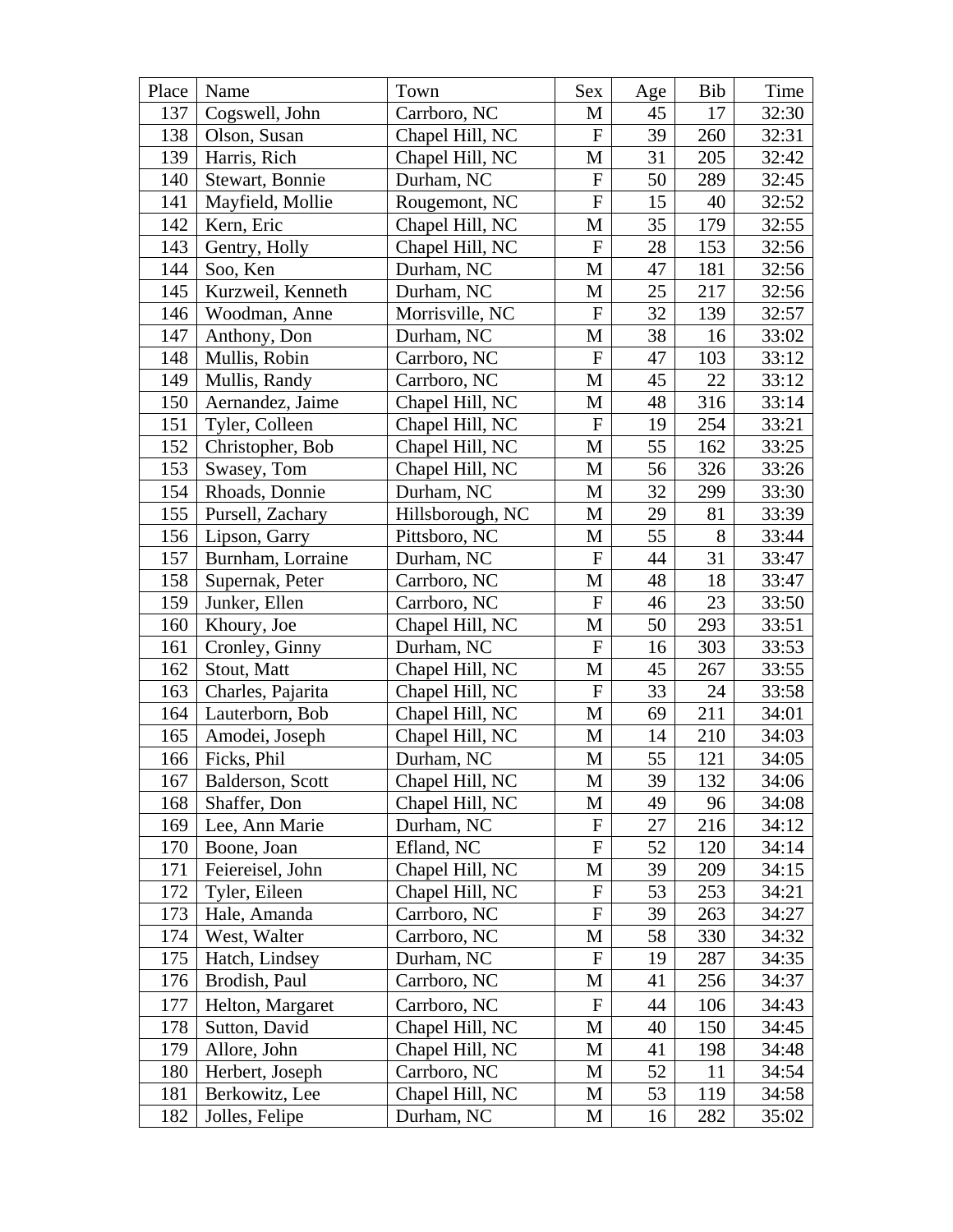| Place | Name                   | Town             | Sex                       | Age | Bib | Time  |
|-------|------------------------|------------------|---------------------------|-----|-----|-------|
| 183   | McDaniel, Sarah        | Carrboro, NC     | $\mathbf{F}$              | 28  | 109 | 35:07 |
| 184   | McDaniel, Phillip      | Carrboro, NC     | M                         | 28  | 108 | 35:07 |
| 185   | Schoonard, Jim         | Pittsboro, NC    | M                         | 73  | 88  | 35:09 |
| 186   | LaPalme, Sharon        | Pittsboro, NC    | ${\bf F}$                 | 39  | 321 | 35:15 |
| 187   | Kowalsky, Sharon       | Carrboro, NC     | ${\bf F}$                 | 32  | 201 | 35:27 |
| 188   | Dinola, Sandy          | Chapel Hill, NC  | M                         | 50  | 196 | 35:28 |
| 189   | Johnson, Ron           | Durham, NC       | M                         | 48  | 44  | 35:32 |
| 190   | Dillon, Ben            | Raleigh, NC      | M                         | 55  | 84  | 35:33 |
| 191   | Kravitz, Jill          | Durham, NC       | $\boldsymbol{\mathrm{F}}$ | 52  | 269 | 35:34 |
| 192   | Litton, Maggie         | Pittsboro, NC    | $\boldsymbol{\mathrm{F}}$ | 35  | 72  | 35:37 |
| 193   | DeLong, Rob            | Chapel Hill, NC  | $\mathbf{M}$              | 42  | 306 | 35:45 |
| 194   | Stewart, Tom           | Durham, NC       | M                         | 44  | 288 | 35:48 |
| 195   | Swasey, Judith         | Chapel Hill, NC  | ${\bf F}$                 | 57  | 325 | 35:51 |
| 196   | Kontes, Zoe            | Durham, NC       | $\mathbf F$               | 31  | 60  | 35:53 |
| 197   | Heaton, Ruth           | Chapel Hill, NC  | ${\bf F}$                 | 49  | 64  | 35:54 |
| 198   | Rigsbee, Robert        | Chapel Hill, NC  | M                         | 56  | 301 | 36:00 |
| 199   | O'Brien, Kelley        | Carrboro, NC     | ${\bf F}$                 | 28  | 237 | 36:10 |
| 200   | Burridge, Claire       | Chapel Hill, NC  | $\boldsymbol{\mathrm{F}}$ | 13  | 129 | 36:16 |
| 201   | Vesilind, Lauren       | Chapel Hill, NC  | ${\bf F}$                 | 34  | 188 | 36:16 |
| 202   | Burridge, Keith        | Chapel Hill, NC  | M                         | 55  | 128 | 36:17 |
| 203   | Epstein, Stacy         | Chapel Hill, NC  | $_{\rm F}$                | 26  | 191 | 36:19 |
| 204   | McGregor, Steve        | Unknown, NA      | M                         | 27  | 114 | 36:21 |
| 205   | Jones, Rodney          | Chapel Hill, NC  | M                         | 55  | 3   | 36:30 |
| 206   | Latour, Catherine      | Cary, NC         | ${\bf F}$                 | 16  | 52  | 36:51 |
| 207   | Sargeant, Julie        | Unknown, NA      | ${\bf F}$                 | 41  | 58  | 36:54 |
| 208   | Philpott, Stacy        | Chapel Hill, NC  | ${\bf F}$                 | 36  | 63  | 37:05 |
| 209   | Andrews, David         | Carrboro, NC     | M                         | 29  | 238 | 37:06 |
| 210   | Boon, Kathy            | Durham, NC       | ${\bf F}$                 | 42  | 66  | 37:16 |
| 211   | Hammond, Philip        | Chapel Hill, NC  | M                         | 37  | 203 | 37:23 |
| 212   | Dinola, Michael        | Chapel Hill, NC  | M                         | 50  | 197 | 37:29 |
| 213   | Good, Joan             | Chapel Hill, NC  | F                         | 38  | 92  | 37:34 |
| 214   | Karpinos, Ralph        | Chapel Hill, NC  | M                         | 55  | 33  | 37:39 |
| 215   | McKnight, Patricia     | Chapel Hill, NC  | $\mathbf F$               | 41  | 214 | 37:41 |
| 216   | Bialeschki, Deb        | Durham, NC       | ${\rm F}$                 | 54  | 193 | 37:46 |
| 217   | Shaffer, Susan         | Chapel Hill, NC  | $\boldsymbol{\mathrm{F}}$ | 45  | 95  | 37:49 |
| 218   | Cooper, Jeremy         | Carrboro, NC     | M                         | 32  | 67  | 37:49 |
| 219   | Vassiliadis, Kimberley | Carrboro, NC     | F                         | 29  | 54  | 37:50 |
| 220   | Gilbert, Susie         | Durham, NC       | F                         | 43  | 122 | 37:50 |
| 221   | Rothwell, Diane        | Chapel Hill, NC  | $\boldsymbol{\mathrm{F}}$ | 45  | 83  | 37:53 |
| 222   | Horton, Julie          | Chapel Hill, NC  | $\boldsymbol{\mathrm{F}}$ | 49  | 41  | 37:55 |
| 223   | Clark, Tom             | Chapel Hill, NCn | M                         | 36  | 27  | 37:55 |
| 224   | Leubuscher, Lynn       | Durham, NC       | $\mathbf F$               | 35  | 311 | 38:21 |
| 225   | Darrow, Tim            | Carrboro, NC     | М                         | 59  | 215 | 38:22 |
| 226   | Morris, Julie          | Carrboro, NC     | $\mathbf F$               | 47  | 85  | 38:28 |
| 227   | Whitmore, Sarah        | Chapel Hill, NC  | $\mathbf F$               | 59  | 87  | 38:29 |
| 228   | Aycock, Heidi          | Chapel Hill, NC  | F                         | 45  | 86  | 38:31 |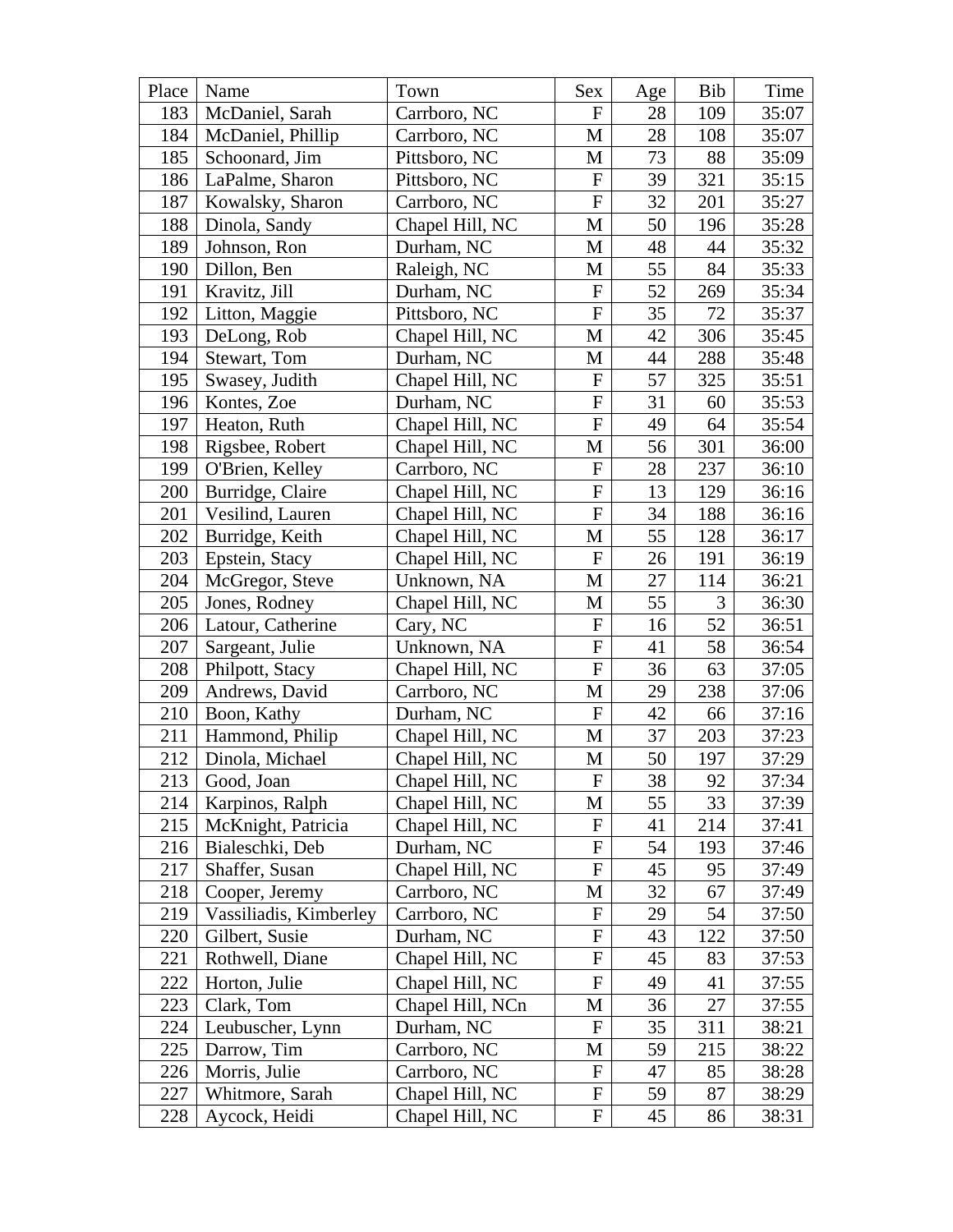| Place | Name                 | Town              | Sex                       | Age | Bib  | Time  |
|-------|----------------------|-------------------|---------------------------|-----|------|-------|
| 229   | Rogers, Dwight       | Carrboro, NC      | M                         | 57  | 21   | 38:32 |
| 230   | Newton, Anne-marie   | Durham, NC        | $\boldsymbol{F}$          | 25  | 310  | 38:36 |
| 231   | Cusick, Claire       | Unknown, NA       | $\overline{F}$            | 35  | 145  | 38:48 |
| 232   | Hill, Silas          | Chapel Hill, NC   | M                         | 12  | 250  | 38:58 |
| 233   | Roggenbuck, Sharon   | Hillsborough, NC  | ${\bf F}$                 | 66  | 1    | 38:58 |
| 234   | Kleinhammes, Alfred  | Chapel Hill, NC   | M                         | 54  | 189  | 39:07 |
| 235   | Tuskey, Mark         | Chapel Hill, NC   | M                         | 52  | 42   | 39:17 |
| 236   | Meister, Meg         | Albaqueque, NM    | ${\bf F}$                 | 40  | 296  | 39:26 |
| 237   | Dillon, Shelley      | Carrboro, NC      | ${\bf F}$                 | 45  | 118  | 39:30 |
| 238   | Alfano, Ben          | Carrboro, NC      | M                         | 27  | 100  | 39:31 |
| 239   | Lewis, Carmen        | Chapel Hill, NC   | ${\bf F}$                 | 44  | 295  | 39:31 |
| 240   | Beatty, Brian        | Hillsborough, NC  | M                         | 41  | 172  | 39:31 |
| 241   | Pontaoe, Eileen      | Chapel Hill, NC   | ${\bf F}$                 | 36  | 0271 | 39:33 |
| 242   | Beres, Kathleen      | Durham, NC        | ${\bf F}$                 | 32  | 149  | 39:48 |
| 243   | Reed, Erika          | Durham, NC        | ${\bf F}$                 | 24  | 177  | 39:56 |
| 244   | Odronic, Shelley     | Chapel Hill, NC   | ${\bf F}$                 | 23  | 180  | 39:58 |
| 245   | Moses, Kitty         | Durham, NC        | ${\bf F}$                 | 49  | 182  | 40:15 |
| 246   | Cotton, Christine    | Chapel Hill, NC   | ${\bf F}$                 | 39  | 324  | 40:16 |
| 247   | Szoges, Patti        | Chapel Hill, NC   | ${\bf F}$                 | 40  | 323  | 40:16 |
| 248   | Wittchen, Erika      | Carrboro, NC      | $\overline{F}$            | 30  | 137  | 40:16 |
| 249   | Latour, Anne         | Cary, NC          | ${\bf F}$                 | 43  | 51   | 40:18 |
| 250   | Goss, Karen          | Chapel Hill, NC   | ${\bf F}$                 | 41  | 125  | 40:45 |
| 251   | Williams, Shawn      | Chapel Hill, NC   | M                         | 44  | 258  | 40:53 |
| 252   | Stafford, Renae      | Carrboro, NC      | ${\bf F}$                 | 47  | 268  | 40:54 |
| 253   | Hughes, Michael      | Carrboro, NC      | M                         | 50  | 212  | 40:59 |
| 254   | Moos, Katja          | Chapel Hill, NC   | ${\bf F}$                 | 37  | 55   | 41:00 |
| 255   | Rumble, Meredith     | Durham, NC        | ${\bf F}$                 | 27  | 305  | 41:04 |
| 256   | Henderson, Karla     | Durham, NC        | ${\bf F}$                 | 55  | 194  | 41:05 |
| 257   | Wolf, Susan          | Carrboro, NC      | ${\bf F}$                 | 35  | 255  | 41:07 |
| 258   | Flynn, Jeanne        | Chapel Hill, NC   | $\boldsymbol{\mathrm{F}}$ | 45  | 6    | 41:15 |
| 259   | Wiegerink, Robin     | Chapel Hill, NC   | $\boldsymbol{\mathrm{F}}$ | 41  | 202  | 41:15 |
| 260   | McCarville, Joe      | Carrboro, NC      | M                         | 47  | 65   | 41:20 |
| 261   | Clark, Anne          | Chapel Hill, NC   | $\mathbf F$               | 39  | 14   | 41:31 |
| 262   | Hayes, Carolyn       | Durham, NC        | $\mathbf F$               | 29  | 308  | 41:38 |
| 263   | Stephens, Katherine  | Durham, NC        | $\mathbf F$               | 28  | 265  | 41:52 |
| 264   | Guiles, Beth         | Chapel Hill, NC   | F                         | 44  | 185  | 41:52 |
| 265   | Paliulis, Leocadia   | Chapel Hill, NC   | ${\bf F}$                 | 30  | 199  | 42:03 |
| 266   | Hill, Jenny          | Chapel Hill, NC   | F                         | 37  | 251  | 42:08 |
| 267   | Castellanos, Tiffany | Carrboro, NC      | $\mathbf F$               | 28  | 28   | 42:17 |
| 268   | Kobliska, Sara       | Chapel Hill, NC   | $\mathbf F$               | 14  | 30   | 42:17 |
| 269   | Yeh, Elaine          | Chapel Hill, NC   | ${\bf F}$                 | 49  | 147  | 42:29 |
| 270   | Rivenbark, Ashley    | <b>GRAHAM, NC</b> | $\mathbf F$               | 26  | 133  | 42:40 |
| 271   | Saunders, Dawn       | Pittsboro, NC     | ${\bf F}$                 | 44  | 173  | 42:51 |
| 272   | Whynman, Teri        | Durham, NC        | $\mathbf F$               | 39  | 46   | 43:07 |
| 273   | Bachman, Jennifer    | Unknown, NA       | ${\bf F}$                 | 39  | 286  | 43:07 |
| 274   | Rand, Phyllis        | Blauvelt, NY      | $\mathbf F$               | 60  | 47   | 43:07 |